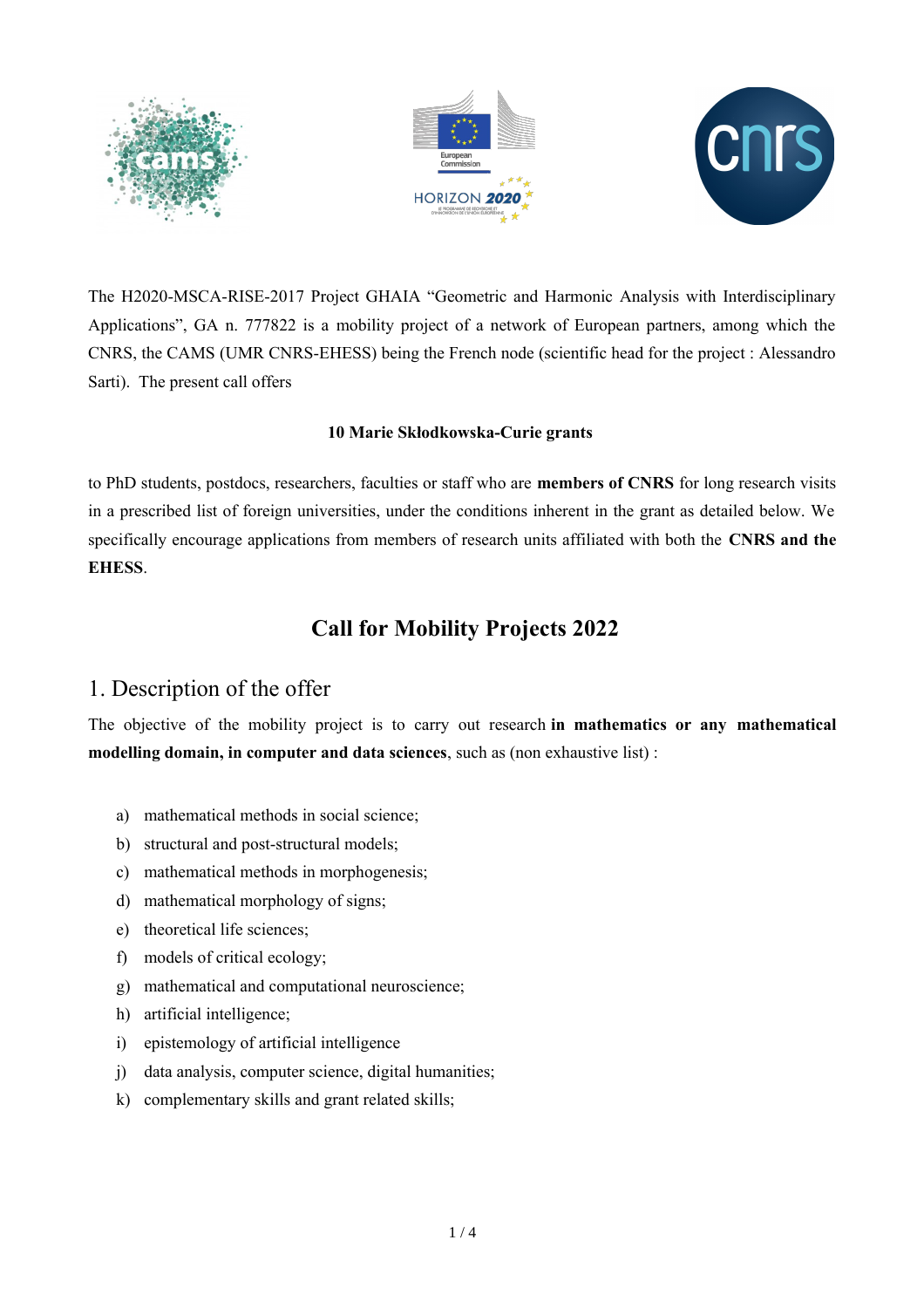The grant will fund research stays of **1 to 10 months** in one of the following institutes:

USA

- Princeton University;
- Yale University;
- Massachussetts Institute of Technology MIT;
- University of California (all campuses: Berkeley, Davis, Irvine, Los Angeles, Merced, Riverside, San Diego, San Francisco, Santa Barbara, Santa Cruz.);
- Columbia University in the City of New York;
- Leland Stanford Junior University;
- Johns Hopkins University;
- Washington University in St. Louis;
- Worcester Polytechnic Institute;
- University of Houston System;
- University of Pittsburgh;
- University of Texas (all campuses: Austin, Dallas, Arlington, El Paso, Rio Grande, San Antonio, Tyler);
- University of Illinois System:
- The University System of Maryland Foundation.

#### Argentina

• Universidad de Buenos Aires.

#### Australia

- The University of Western Australia;
- The University of Sydney.

#### Canada

• Queen's University at Kingston.

### China

• Academia Sinica.

### Europe

• GMV Madrid.

hereafter referred to as Host Institutes.

The grant will cover a net amount of 2000  $\epsilon$  per month. This grant can be used in co-financing with any other projects funds, EXCEPT other full time grants (e.g. other Marie Skłodkowska Curie fundings are NOT compatible).

# 2. Requirements of the Applicant

The present call is open to PhD students, postdocs, researchers or faculties, technical and administrative staff, who have been **appointed by the CNRS** for more than 6 months.

For the duration of the visit the applicant should remain member of the institutions.

Ph.D. students are allowed to participate during the legal length of their Ph.D. or even after that, prior to the defence. In any case the visit abroad must end before the defence.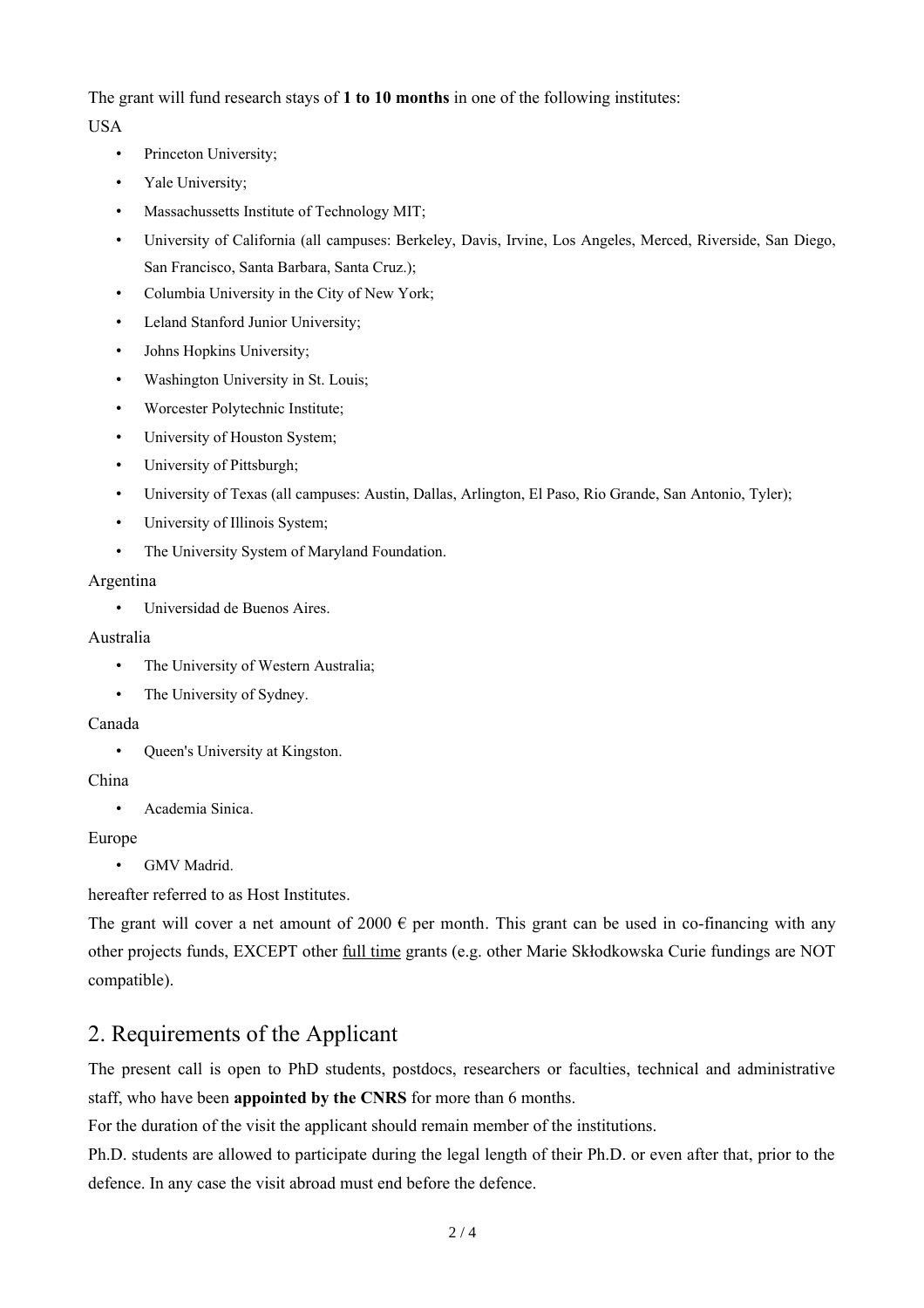Minimum length of the visit is one month, the maximum length is 10 months.

# 3. Instructions for application

### Applications should be sent **by email, in pdf format,** to

Alessandro Sarti: [alessandro.sarti@ehess.fr](mailto:alessandro.sarti@ehess.fr) with copy to Jean-Pierre Nadal: [jean-pierre.nadal@ehess.fr](mailto:jean-pierre.nadal@ehess.fr) subject : GHAIA

Any preliminary inquiry on aspects of the present call can be addressed to the same e-mail. Applications must include the following documents, in pdf format:

- a research proposal with date and signature (max 1 page);
- a Curriculum Vitae with date and signature;
- an invitation letter by the scientist in charge of supervising the research in the Host Institute, indicating the proposal title, the name of the applicant and the period of the stay;
- in case the applicant is a PhD student, a presentation letter by the PhD supervisor.

The research proposal should be prepared according to the following scheme.

- PROPOSAL TITLE:
- NAME & First name of the applicant
- AFFILIATION: email (give an institutionnal address, such as  $\overline{XXX}$  ( $\phi$ ) energies, Status, Status, Employment contract with the CNRS: dates (beginning/end).
- PROPOSED HOST INSTITUTE: [to be chosen within the list in section 1.]
- PROPOSED DURATION AND DATES OF THE RESEARCH STAY: [in between 1 and 10 months, **departure date** should be **between November 2022 and September 2023**]
- NAME AND AFFILIATION OF THE SCIENTIST IN CHARGE OF SUPERVISING THE RESEARCH IN THE HOST INSTITUTE:
- SCIENTIFIC PROPOSAL, SPECIFYING THE FOLLOWING POINTS: [max 5000 characters]
	- description and state of the art of the problem to be addressed;
	- relationship with the scientific areas objective of the proposal;
	- expertise of the research group/scientist in charge at the Host Institute;
	- results expected from the proposed research stay.

**application deadline: 15 September, 2022**

### 4. Evaluation

Priority will be assigned to proposals depending on their scientific relevance, the feasibility of the expected results, the impact, and the match between the proposed problem and the profile of the Scientist in charge in the Host Institution.